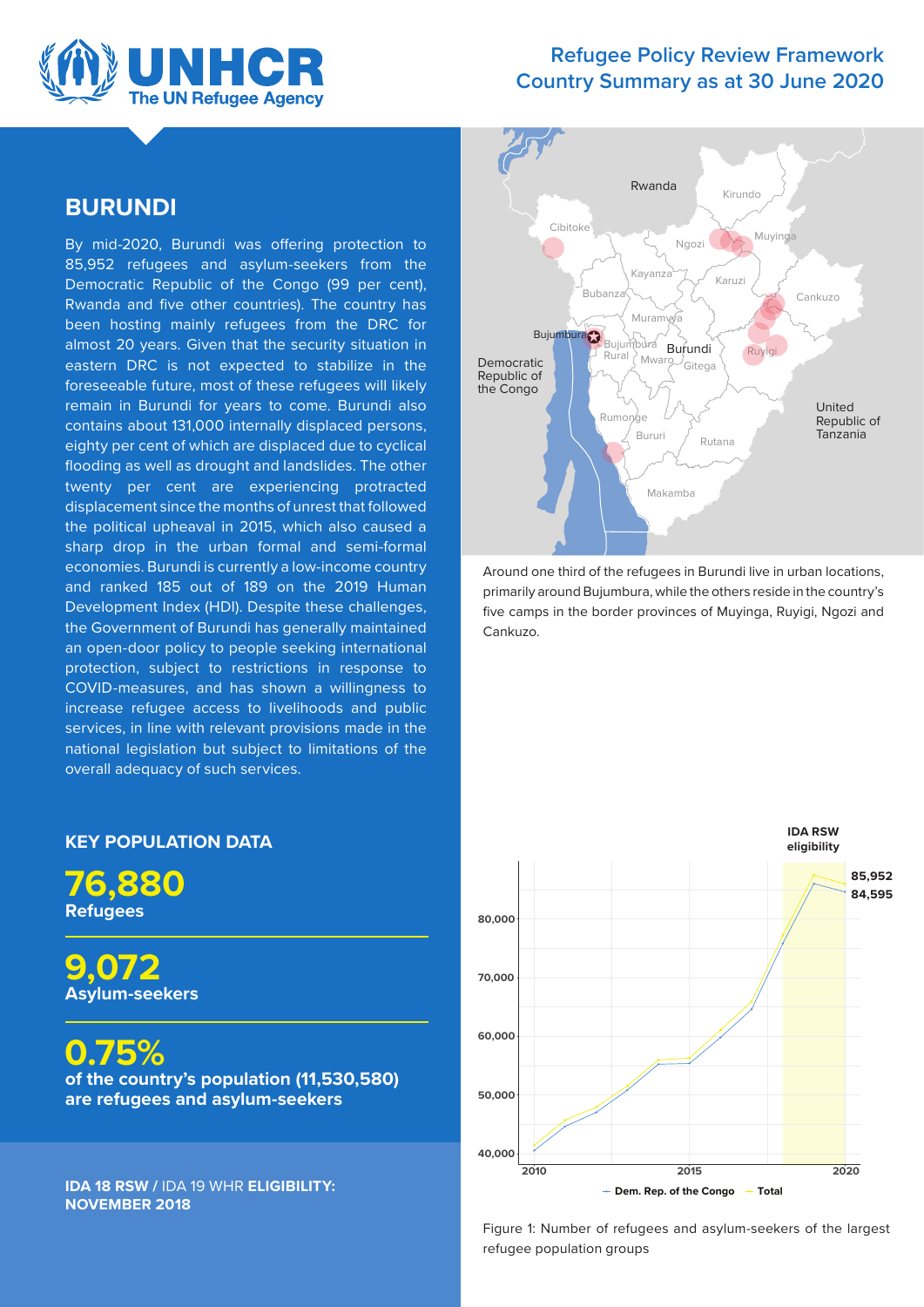# **OVERVIEW OF REFUGEE POLICY ENVIRONMENT (JULY 2017– JUNE 2020)**

Between July 2017 and June 2020, there were limited changes in national policies relating to refugees and host communities in Burundi. Some of the main policy changes affecting to both refugees and host communities include:

- The adoption of the 2018 Constitution, which among other things provides for property rights and access to health care for everyone and the protection of the fundamental rights of all children.
- **•** The launch of a five-year birth registration campaign in June 2018 which also includes refugee children.
- **•** The update of the national Child Protection Policy (2020–2024) articulated around five strategic orientations, including preventing and responding to violence, exploitation, discrimination, abuse and neglect.
- **•** The adoption of the Law on Social Protection Code, in May 2020, which applies to all persons in Burundi and provides for a pensions regime to cover old age and disability risks.
- **•** The drafting of a 2018 contingency plan, which was updated in April 2020, to respond to mass inflows of refugees from the Democratic Republic of the Congo.

Some deterioration was observed in the application of existing policies, notably those relating to freedom of movement, as a result of the preventive measures taken by the Government against the Ebola disease and then the COVID pandemic as well as other security measures. This t negatively impacted the socioeconomic situation of refugees in Burundi. Since 2019, it has indeed become increasingly difficult for camp-based refugees to obtain exit permits for moving freely outside the camps. In addition, the Government temporarily closed its borders in March 2020, preventing the arrival of asylum seekers through official border checkpoints. In addition, in parallel, the Government directed the National Office for the Protection of Stateless Persons and Refugees (Office National de Protection des Réfugiés et Apatrides – ONPRA) to temporarily suspend registration and the refugee status determination (RSD) for new asylum seekers and to clear the backlog of existing RSD and appeal cases. The restrictions have also had a negative impact on camp-based refugees' livelihoods, especially those with small businesses or (casual) labour engagements outside the camps.

The government's political will to further refugee inclusion in national services, promote the progressive self-reliance and economic integration of refugees, and improve the well-being of host communities is reflected by the 2018 Burundi Refugee and Host Community Support Strategy, which was developed in the context of eligibility for the IDA18 Sub-Window for refugees and host communities (RSW). A High-Level Interministerial Committee, comprising the Office of the President, the Offices of the First and Second Vice-Presidents and the Ministries of Finance, Interior and Social Affairs, was established to endorse strategic approaches and priorities for development responses to forced displacement.

In late 2018, the National Assembly of Burundi endorsed accession to the 1954 [Convention Relating to the](https://www.unhcr.org/afr/protection/statelessness/3bbb25729/convention-relating-status-stateless-persons)  [Status of Stateless Persons and th](https://www.unhcr.org/afr/protection/statelessness/3bbb25729/convention-relating-status-stateless-persons)e [1961 Convention on the Reduction of Statelessness.](https://www.unhcr.org/afr/protection/statelessness/3bbb25729/convention-relating-status-stateless-persons) While this was approved by the lower chamber, it was yet to be discussed and approved by the high chamber, of the Senate as at 30 June 2020.

Burundi was not among the invitees of the 2016 Leaders' Summit on Refugees. While it did endorse the Global Compact on Refugees, the country did not make any pledges during the first Global Refugee Forum.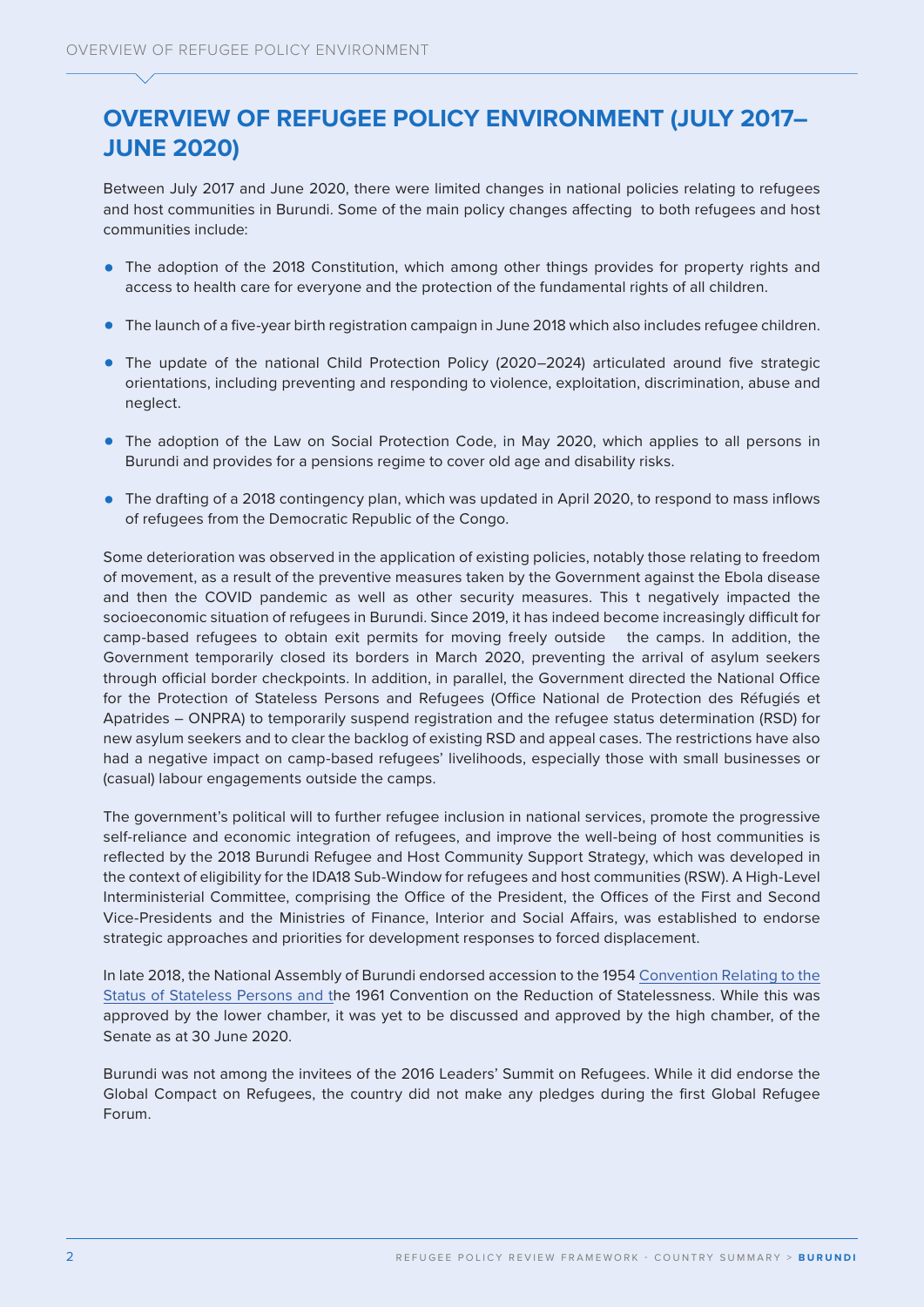# **POLICY DIMENSIONS (AS AT 30 JUNE 2020)**

### **1 Host Communities**

### **1.1 Support for communities in refugee-hosting areas**

The Government of Burundi committed to decentralization reform with the adoption of the 2009 National Decentralization Strategy. Although these processes and policies do not directly refer to refugees and host communities, they apply in refugee-hosting areas to the benefit of both population groups. However, Burundi has not yet entered financial devolution. There are shortcomings in implementing the decentralization and devolved planning processes due to lack of financial resources for sub-national government institutions, which have limited implementation capacities. In April 2011, the Government of Burundi adopted a [National Policy on Social Protection](http://www.ilo.org/dyn/natlex/docs/ELECTRONIC/96353/137689/F159921121/BDI-96353.pdf) (NPSP), underscoring the importance of reducing widespread poverty and vulnerability through the provision of social safety nets aiming to improve the lives of the most vulnerable. An interministerial coordination body, the National Social Protection Commission, was established in April 2013. A Secretariat (Secrétariat Exécutif Permanent de la Commission Nationale de Protection Sociale – SEP/CNPS) has been supporting the implementation of the NPSP since 2014 and developed a [National Social Protection Strategy](https://www.ilo.org/dyn/natlex/docs/ELECTRONIC/110614/137626/F444053803/BDI-110614.pdf) that delineates the Government's priorities. The Strategy notes that social protection covers the entire population of Burundi without distinction, with a particular focus on the poorest and most vulnerable.

In May 2020, the Government of Burundi passed a [Law on Social Protection Code](http://www.droit-afrique.com/uploads/Burundi-Loi-2020-12-code-protection-sociale.pdf) (Law 1/12), which defines the legal framework for the provision of contributory and non-contributory social protection, describes available contributory regimes for formal and informal workers and details the eligibility criteria for social assistance. The Law foresees that a social registry will be the main targeting instrument for social protection programmes. While giving priority to the neediest and most vulnerable population groups and emphasizing inclusion and poverty eradication objectives, neither the National Policy nor the National Strategy on Social Protection nor the Social Protection Law make explicit reference to social safety nets or other social programmes targeting host communities.

### **1.2 Social cohesion**

Since 2005, the country has embarked on a decentralization process in the hope of improving local governance and strengthening basic infrastructure and service delivery in rural communities. Increasing the autonomy of the "municipalities" was seen as a way to maintain peace and improve social cohesion, given that rural communities were feeling discontented and economically and politically marginalized visà-vis the power-centric urban centres.

Although the national legal framework in Burundi does not specifically entail provisions on social cohesion or the identification, prevention and mitigation of potential social tensions and risks of violence in refugeehosting areas, there is generally a relatively positive interaction between refugees and host communities. The main sources of tension between the two communities relate to competition over scarce natural resources (wood, fuel, groundwater and cultivable land) and the perception of rising market prices attributed to increased demand due to the presence of refugees. The Government's ban on wood collection around the camps has had a positive effect on community relations. The presence of refugees and the implementation of related assistance projects have provided host communities with access to health care, water and additional markets as well as job opportunities for Burundian nationals, which have positive effects on the relationship between both communities. The protracted exiles of some refugee communities, particularly those from the Democratic Republic of the Congo, have resulted in increased cross-socialization and mixed marriages with host communities.

Neither camp-based nor urban refugees are reported to be subject to systematic discrimination or ostracism on the part of the host communities, which are generally observed to be very tolerant towards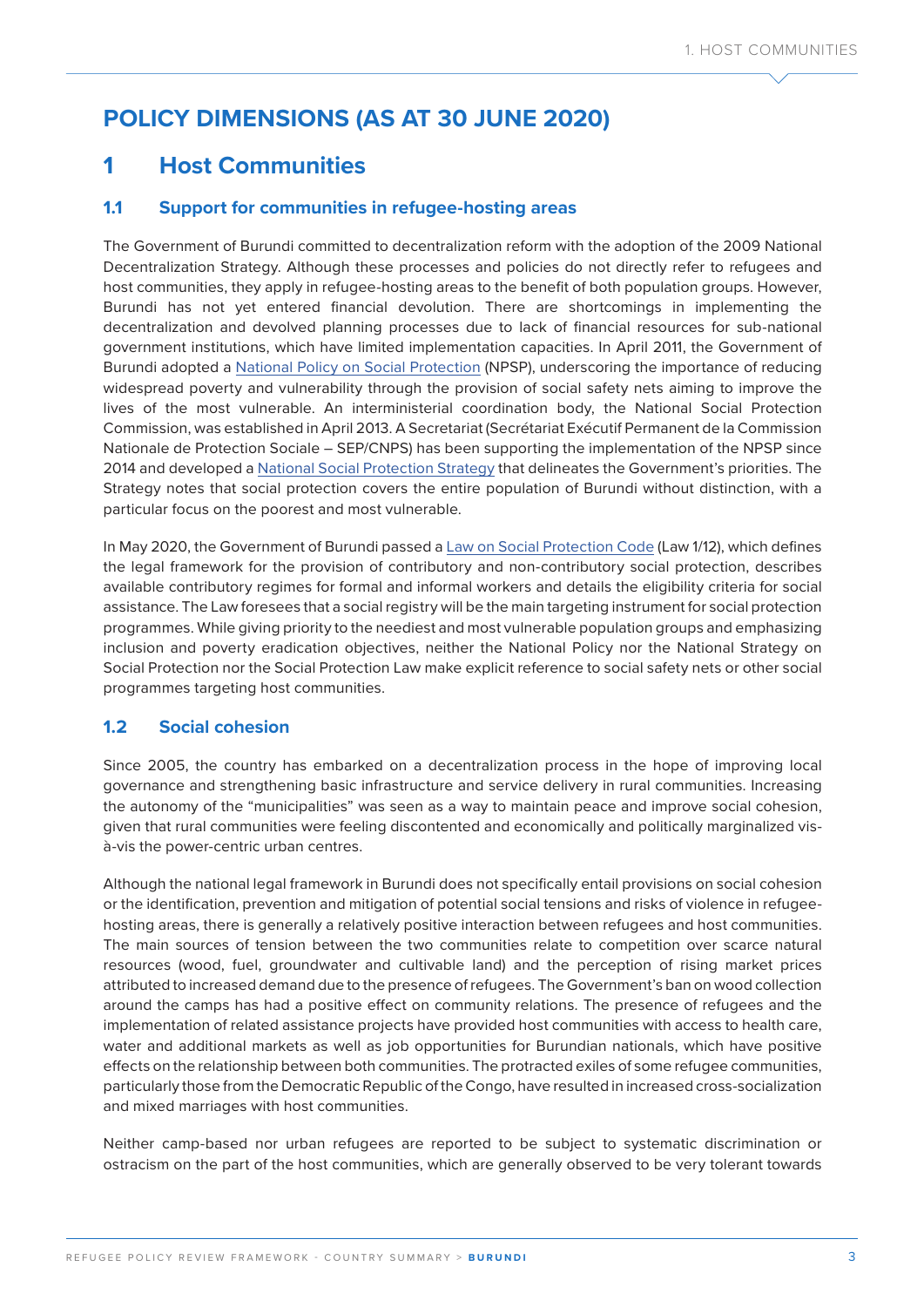foreign nationals and refugees alike. Isolated incidents involving refugees and members of the host community do occur, but not at a significantly higher rate than incidents between host community members. Most such incidents are motivated by personal disputes rather than xenophobia or hostility towards refugees.

Citizen engagement is promoted under Burundian decentralization policies; however, this does not extend to non-citizens including refugees. The 2009 National Decentralization Strategy, which was updated in 2019, positions citizens as active participants in decision-making processes regarding their own development, including by promoting the 'participation of all the populations in defining and implementing economic and social development policies in their localities including at the lowest levels (hills/districts)'. Refugees in the camps do have an active elected representation system (refugee committees) established by ONPRA in cooperation with UNHCR. This system is guided by the Electoral Guide for Refugee Representatives in the camps in Burundi developed by signed in May 2014 by ONPRA and UNHCR. There are also mixed committees composed of refugee representatives and host community representatives such as hill chiefs, zone chiefs, school directors, etc. These mixed committees are instrumental in facilitating peaceful coexistence between the two communities. ONPRA facilitates their establishment and the municipal authorities endorse their membership. Refugees and host populations have generally developed solid relationships through their representatives, both in urban areas and in camps.

### **1.3 Environmental management**

Preserving and restoring the environment is one of the Government's strategic policy priorities, notably through the [Burundi Vision 2025](file:///C:\Users\HAMON\Downloads\UNDP-bi-vision-burundi-2025_complete_EN.pdf), the Strategic Framework for Poverty Alleviation (PRSP II), the [National](http://extwprlegs1.fao.org/docs/pdf/Bur190783.pdf)  [Agricultural Strategy](http://extwprlegs1.fao.org/docs/pdf/Bur190783.pdf) (SAN), the [National Plan for Agriculture Investment](https://bi.chm-cbd.net/sites/test-bi/files/2019-10/plan-nat-inv-agri-bi.pdf) (PNIA), [the National Forest Policy](http://extwprlegs1.fao.org/docs/pdf/bur143696.pdf), the National Policy on Combating Climate Change and its [Action Plan,](https://unfccc.int/resource/docs/napa/bdi01e.pdf) the National Water Policy and Law 1/10 of May 2000 establishing the [Environment Code.](http://extwprlegs1.fao.org/docs/pdf/bur25325.pdf) While these policies do not directly refer to refugees or host communities, they apply to them and can be implemented in refugee-hosting areas for the benefit of both populations.

The refugee presence has had negative impacts on the natural environment in and around the five camps due to high population concentration and the overextended lifetime of the camp settlements. Such impacts include environmental degradation, deforestation, drainage problems from stormwater runoff, water table contamination, soil erosion, ravine creation and landslides. In an effort to minimize the environmental impacts of deforestation, the Government has made it illegal for refugees to collect firewood in the vicinity of the camps. UNHCR provides all camp-based refugees with alternative energy for cooking in the form of biomass briquettes.

#### **1.4 Preparedness for refugee inflows**

The Ministry of Interior, through ONPRA, is in charge of coordinating preparedness for refugee inflows.

In 2018, ONPRA, in collaboration with UNHCR, drafted a contingency plan to respond to mass inflows of refugees from the Democratic Republic of the Congo. The plan was updated in April 2020.

### **2 Regulatory Environment and Governance**

### **2.1 Normative framework**

The legal framework in Burundi is largely consistent with international protection standards and principles. Burundi is a State Party to the [1951 Convention and the 1967 Protocol relating to the Status of Refugees](https://www.unhcr.org/3b66c2aa10), albeit with reservations to the Protocol limiting refugees' access to wage-earning employment (Article 17), the right to education (Article 22) and freedom of movement (Article 26). Burundi is also a State party to the [1969 OAU Convention](https://www.unhcr.org/about-us/background/45dc1a682/oau-convention-governing-specific-aspects-refugee-problems-africa-adopted.html) and has ratified other core international human rights instruments.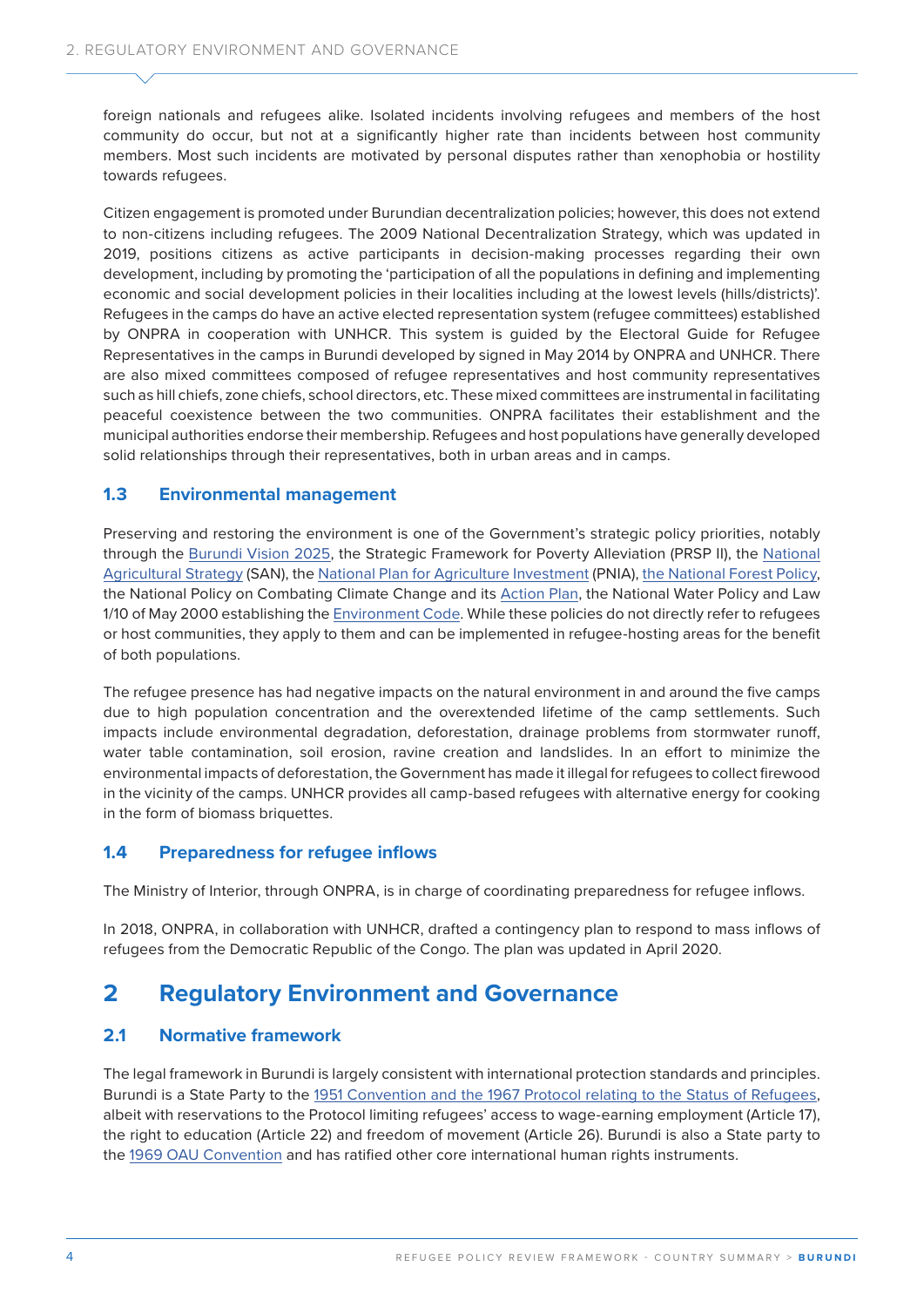The status and treatment of refugees in Burundi is governed by [Law No 1/32 of 13 November 2008 on](https://www.refworld.org/docid/49eef2572.html)  [Asylum and Protection of refugees](https://www.refworld.org/docid/49eef2572.html) (the 2008 Asylum Law) and two ministerial implementing orders: [No](https://www.refworld.org/cgi-bin/texis/vtx/rwmain?docid=49e718e22)  [530-442 on asylum application procedures](https://www.refworld.org/cgi-bin/texis/vtx/rwmain?docid=49e718e22) and [No 530-443 on the composition, organization and](https://www.refworld.org/country,,NATLEGBOD,DECREEES,BDI,,49e719652,0.html)  [functioning of the Advisory Commission for Foreigners and Refugees and the Appeals Committee](https://www.refworld.org/country,,NATLEGBOD,DECREEES,BDI,,49e719652,0.html). The two ministerial orders date from April 2009. Despite reservations declared upon accession to the 1967 Protocol, the 2008 Asylum Law incorporates the basic principles and standards of protection including refugees' right to work (Articles 65 and 66), access to public education (primary education) and health care on a par with Burundian nationals (Article 67), as well as freedom of movement and residence (Article 74). However, refugees' full realization and enjoyment of their rights is at times impeded by the country's overall development challenges, as well as political and security constraints.

The 2008 Asylum Law provides for a Refugee Status Determination (RSD) process on an individual and group basis. ONPRA receives asylum-seekers and registers them in the refugee database supported by UNHCR. It carries out RSD and presents its recommendations to the sub-committee of the Consultative Commission for Foreigners and Refugees, which reaches a first-instance decision. A rejected asylumseeker has the right to appeal before the Appeal Committee. Asylum-seekers have the right to avail themselves of the assistance of the lawyer or legal counsellor of their choice at first instance and appeal. UNHCR is an observer with an advisory role at both first-instance and appeal. In practice, UNHCR participates as an observer in the sub-committee sessions to which it can provide verbal observations and where scheduled, in the Appeal Committee.

The 2008 Asylum Law also lays down specific provisions applicable in the event of a massive inflow of persons fleeing a situation of generalized violence. Under such circumstances, the Ministry of Interior grants prima facie refugee status to these persons within a maximum of six months of their arrival.

While the legal and institutional arrangements for RSD in Burundi are considered generally satisfactory vis-à-vis international standards, there are practical challenges regarding the ability of ONPRA to ensure the efficiency, integrity and adaptability of its RSD procedures. ONPRA has an accelerated RSD procedure for asylum-seekers from the northern and southern Kivu provinces and the provinces of Haut Uele, Bas Uele, Ituri and Maniema in the Democratic Republic of the Congo due to the ongoing situation of generalized violence there. Meanwhile, a standard individual case-processing methodology is in place for other provinces of the Democratic Republic of the Congo, for asylum-seekers from Rwanda and from other countries of origin. UNHCR seeks to provide on-the-job training and coaching to further develop the RSD competencies of the ONPRA RSD interview team.

Asylum-seekers are registered by ONPRA and data is stored in the database system managed by ONPRA and UNHCR. Since March 2020, as a precautionary measure against COVID-19, all border points have been closed to asylum-seekers and refugees, while registration of newly arrived asylum-seekers has been halted.

### **2.2 Security of legal status**

Duly documented refugees and asylum-seekers benefit from the legal right to stay in the country. The 2008 Asylum Law provides for refugees to have access to national refugee ID cards and asylum-seekers to have attestations until the end of the asylum procedure. More specifically, Articles 5 to 7 of Order No 530-443 provide for access to temporary residence permit to asylum-seekers that are renewable for a six-month period pending the review of their asylum application including at the appeal level. These temporary residence permits are issued by the General Commission for Migration (Commissariat Général des Migrations – CGM). Refugee ID cards are renewable for a three-year period. There is no issuance of residence permits to refugees because refugee ID cards and registration proofs are in practice regarded as authorizations to stay in Burundi. Residence permits are issued to other eligible foreigners.

From 2019 to 30 June 2020, there was no known case of refoulement including push-back or deportation without trial.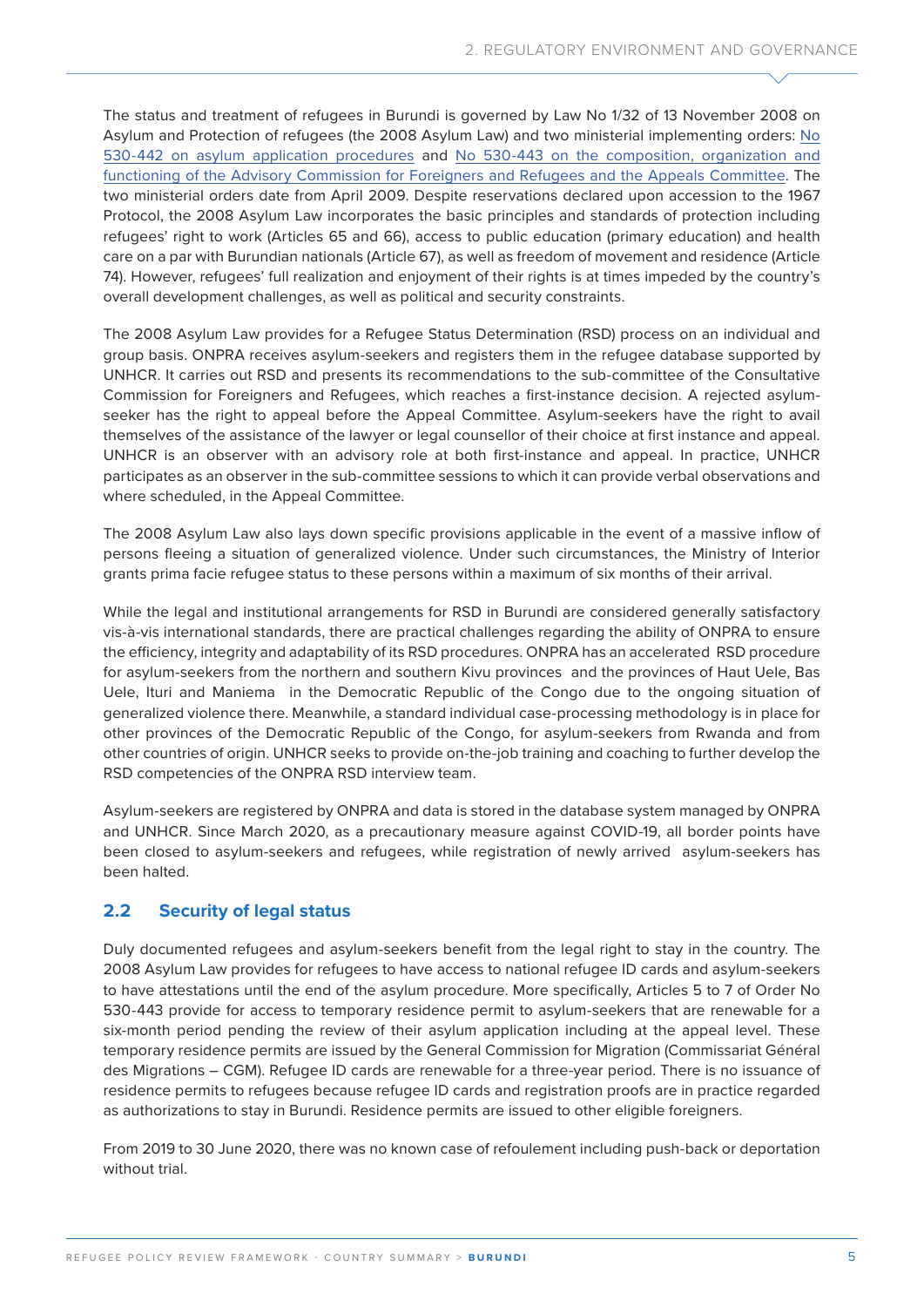### **2.3 Institutional framework for refugee management**

Established by [Order No 530/443 of 7 April 2009](https://www.refworld.org/cgi-bin/texis/vtx/rwmain?docid=49e718e22) and [Decree No 100/13 of 29 January 2009](http://extwprlegs1.fao.org/docs/pdf/bur143173.pdf), ONPRA, reporting to the Ministry of Interior, Community Development and Public Security, is responsible for implementation of the 2008 Asylum Law. ONPRA holds primary responsibility for the administration of refugee affairs and for the day-to-day management of the refugee response. The same Order and Decree also establish and set out the functions of the interministerial Consultative Commission for Foreigners and Refugees (Commission Consultative pour Etrangers et Réfugiés – CCER) and the Appeals Commission (Comité de Recours – CR). The CCER, responsible for Refugee Status Determination (RSD) at first instance, is composed of senior government officials from several ministries (Foreign Affairs; Interior; Human Rights and Social Affairs, Education, Justice, and Civil Service), the General Migration Commissariat (Commissariat Général des Migrations – CGM) and the Intelligence service (Service National des Renseignements – SNR). ONPRA provides the secretariat for CCER. The CR, responsible for appeals of cases rejected at first instance, is composed of senior officials appointed from several ministries and headed by a representative of the Ministry of Interior. The CCER and the CR are the main governmental coordination structures.

The Government, through ONPRA, plays an important role in establishing, administering and managing the camps. UNHCR provides strong support in terms of camp coordination and camp management, as well as in the provision of shelter and non-food items.

Refugee inputs are not sought in national or local decision-making, but refugees have had active elected representation structures (refugee committees) in the camps since 2010 (see 1.2 Social cohesion).

The Burundi National Statistical Bureau (Institut de Statistiques et d'Etudes Economiques du Burundi, ISTEEBU) began data collection for its most recent national living conditions survey (Enquête Intégrée sur les Conditions de Vie des Ménages au Burundi, EICVMB) in 2020 and the exercise is expected to be concluded in 2021. Refugees are not currently included in this survey or in any of the country's other national surveys, including the first [Voluntary National Review in 2020](https://sustainabledevelopment.un.org/content/documents/26316RAPPORTDELAMISEENOEUVREDESODDsAUBURUNDI.pdf) monitoring progress against the SDGs

#### **2.4 Access to civil registration and documentation**

Refugees aged 14 or over receive official personal identification in the form of a refugee ID card. This card bears the name of ONPRA and the signature of the CCER President. These cards are electronic, and enable refugees to apply for documents such as driving licences. Refugee ID cards also allow refugees to open a bank account, obtain a telephone Subscriber Identity Module (SIM) card and access other services (see 3.4 Financial and Administrative Services). While there are no policy limitations hindering refugees from obtaining and renewing their documentation, technical difficulties regularly cause delays in the issue of refugee ID cards, thereby exposing individual refugees to possible arrest and detention.

Asylum-seekers receive a temporary residence permit that bears digital photos of the applicant and their relatives and is signed by the police authorities (Commissariat Général des Migrations). This temporary residence permit serves as an ID card for asylum-seekers and is accepted as identification by banks and telecommunication institutions. However, it needs to be accompanied by a supporting letter from ONPRA in order for the bearer to have access to bank and telecommunication services.

In line with Article 73 of the Asylum Law, Convention Travel Documents (CTD) are issued by the CGM to refugees who meet the documentary requirements to establish a legitimate reason for travelling abroad, such as trade activities or education needs. CTD are issued pursuant to UNHCR guidance and are compliant with International Civil Aviation Organization (ICAO) standards.

However, Burundian law enforcement officials and authorities generally have limited familiarity with the documentation issued to refugees and asylum-seekers. This negatively impacts the ability of refugees to enjoy some of their rights (to work and to move freely, for instance) and to access services. Refugees regularly report concerns about the risks of being arrested and detained. UNHCR and its partners are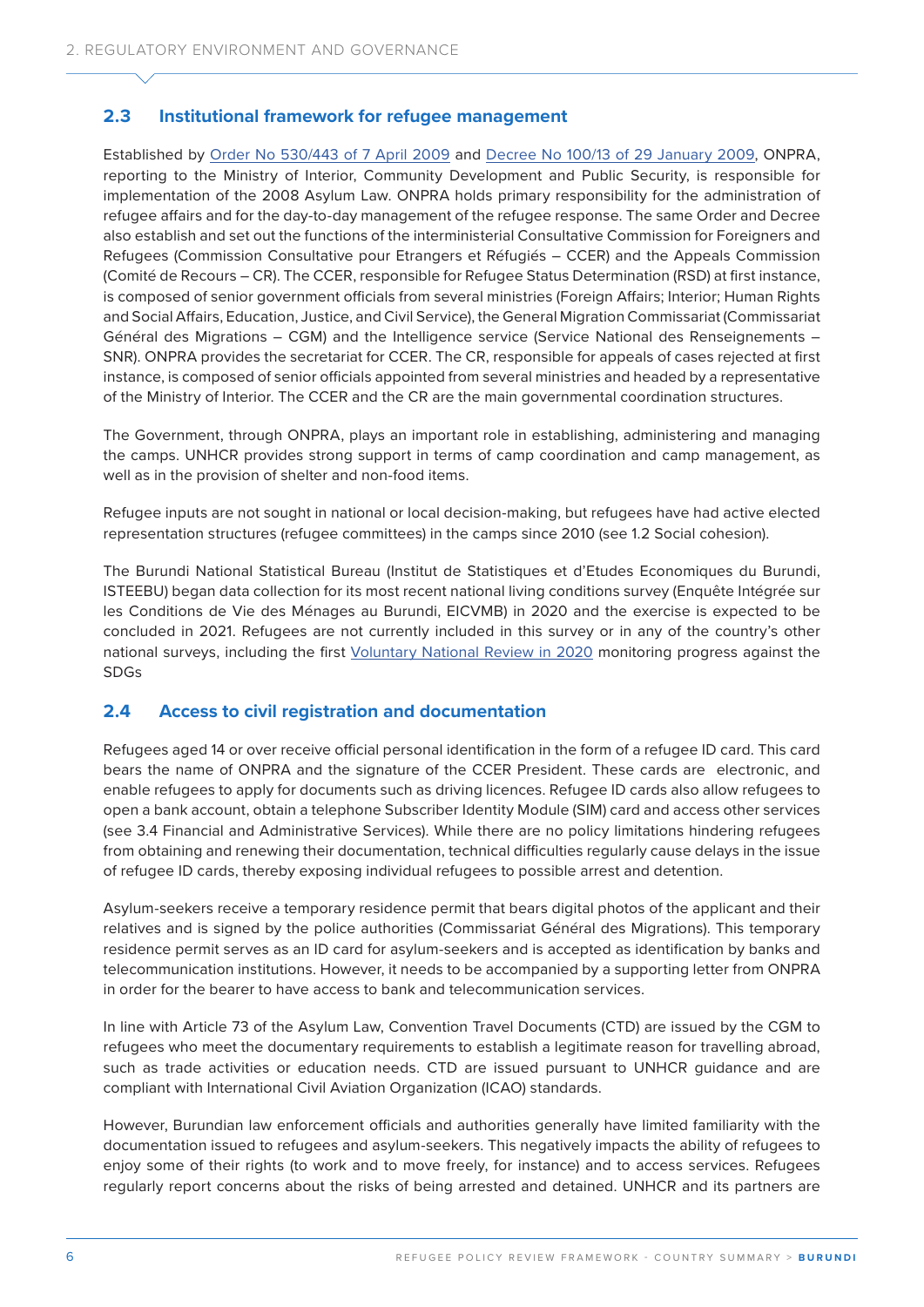addressing this issue with the authorities. ONPRA and UNHCR work jointly to increase refugees' awareness of their rights and obligations and also regularly organize training workshops on asylum procedures and refugee rights and obligations for judiciary and police and law enforcement officials, particularly those based at border crossings and in provinces hosting refugee camps.

The Asylum Law stipulates that the personal status of a refugee is governed by Burundian law (Article 63) and recognizes the rights deriving from a personal status acquired in another country, notably resulting from marriage (Article 64). Refugees and asylum-seekers are entitled to register vital events such as births, marriages, divorces, and deaths occurring in Burundi and to receive the corresponding documentation, including birth certificates. Book one of the [Civil Code](http://www.droit-afrique.com/upload/doc/burundi/Burundi-Code-civil.pdf), on persons and family (April 1993, updated 2006) applies to refugees as it does to nationals for registering and receiving documentation for vital events.

Late birth registration is governed by the provisions of Article 45 of the Book one of the Civil Code on persons and family regulating late declarations of births, which stipulates fines for any delay of over 14 days. However, since March 2017, a ministerial order has been issued that exempts late birth registrations from fines in the case of vulnerable children, including refugee and returnee children. This order, which has been extended until the end of July 2021, also governs the implementation of a five-year birth registration campaign launched by the government of Burundi on 13 June 2018, which includes refugee children.

Birth registration in the camps and transit centres is conducted differently, depending on the location. In the refugee camps of Kavumu (Cankuzo province) and Nyankanda (Ruyigi province), the civil registrar visits the camps once a week to register newborns based on the birth notification issued by the medical centre. A few days later, extracts of the resulting birth certificates are sent to ONPRA to register these children as refugees benefiting from the derivative status and issue them with appropriate documentation. At Bwagiriza (Ruyigi province), Musasa (Ngozi province) and Kinama (Muyinga province) refugee camps, refugees have to go to the respective local municipality to register their children. They then collect the birth certificate extracts a few days later. As for the Cishemere transit centre (for asylum-seekers), newborns are registered at Buganda commune, which is around 8 to 10 km away. ONPRA facilitates the transport of the parents and their two witnesses.

### **2.5 Justice and security**

Refugees enjoy a level of security comparable to that of nationals in the same areas... While overall security has improved since 2015, the United Nations commission of inquiry has regularly reported on ongoing security concerns and localized insecurity throughout the country. The population is, in fact, confronted with crimes of a minor and sometimes violent nature, some committed by armed groups targeting homes at night. The [September 2019 report](https://undocs.org/en/A/HRC/42/49) indicates a climate of impunity, particularly for cases of violations of political rights committed in Burundi since May 2018. UNHCR has received little indication of refugees being systematically targeted or singled out for verbal abuse or physical violence based on their foreign origin or refugee status, although it has received complaints from some urban refugees of incidents of verbal and physical abuse on these grounds during isolated incidents.

The 2008 Asylum Law does not contain any specific provision as to refugees' right to access justice, whether in Court or through customary justice mechanisms. Article 51 of this Law, which makes general reference to the rights attached to refugee status under the 1951 Convention, applies by default and enables refugees and asylum-seekers to access courts in the same way as nationals. In practice, such access is hampered by several factors, such as a low level of refugees' understanding of judicial processes, the physical distance to the Courts from many refugee-hosting areas, the limited availability of legal and judicial support and a general lack of confidence in Burundi legal and judicial structures. Access to free legal assistance is currently only provided through a UNHCR implementing partner.

Burundi has ratified the [Convention on the Elimination of All Forms of Discrimination against Women](https://www.ohchr.org/en/professionalinterest/pages/cedaw.aspx) (CEDAW) without any reservation. Its [Criminal Code](https://unhcr365-my.sharepoint.com/personal/hamon_unhcr_org/Documents/Desktop/DIP/WB/BDI/hl-databases.icrc.org/applic/ihl/ihl-nat.nsf/0/cb9d300d8db9fc37c125707300338af2/$FILE/Code%20Pénal%20du%20Burundi%20.pdf) includes severe sanctions for violence against women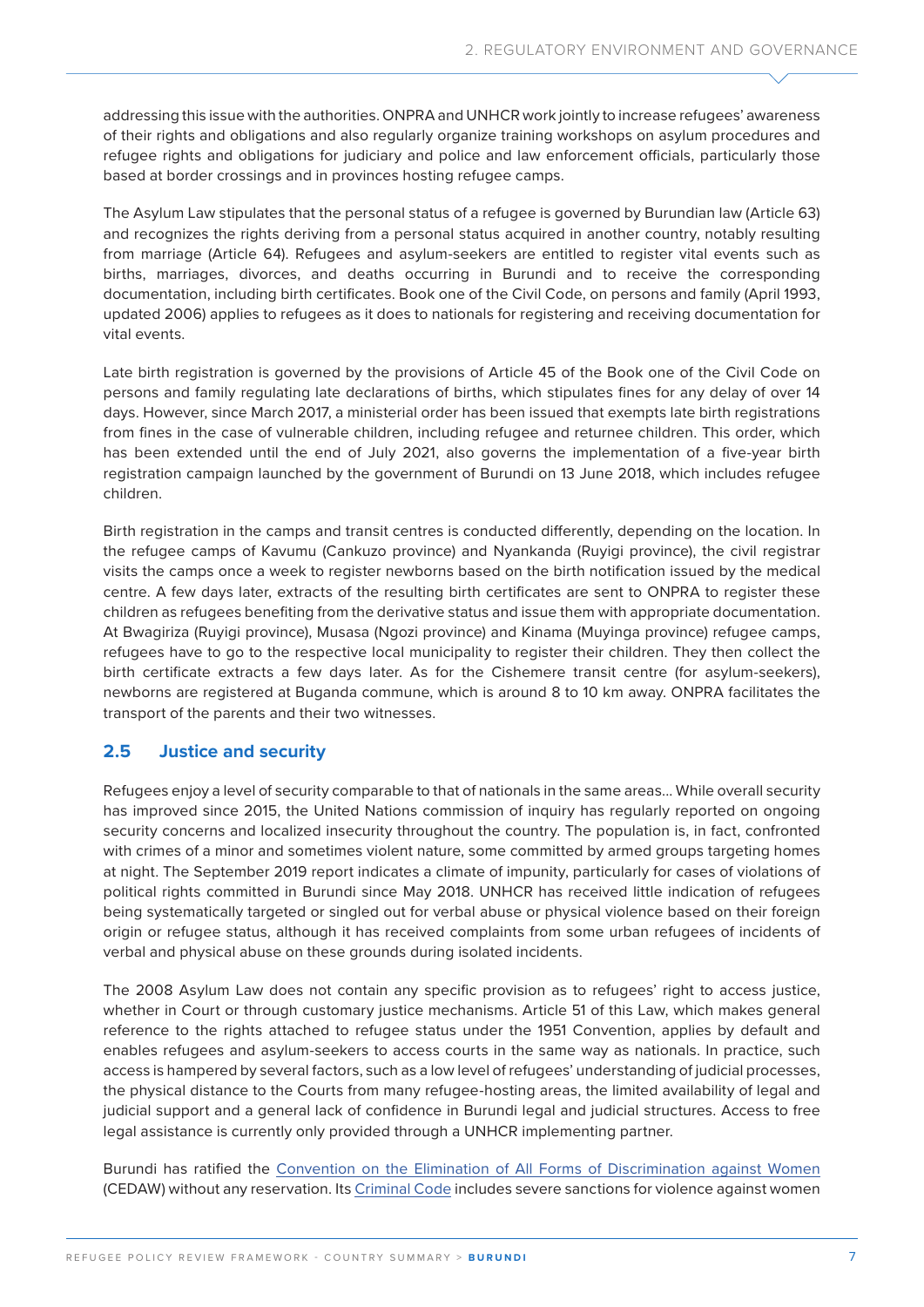and integrates prevention, victim assistance and punishment of perpetrators, which applies to refugees. Burundi also has specific legislation to combat GBV ([Law No 1/13 of 22 September 2016](http://ilo.org/dyn/natlex/docs/ELECTRONIC/104446/127404/F922003812/BDI-104446.pdf)), And reducing gender-based and domestic violence and their negative impact on the well-being of individuals, families and communities is also an objective of Burundi [National Policy on Reproductive Health.](https://www.prb.org/wp-content/uploads/2020/06/Burundi-Politique-Nationale-de-la-Sante-de-la-Reproduction-2007.pdf)

Despite these elements of the legislative and institutional framework, GBV remains highly prevalent in both host and refugee communities. It is a palpable threat for many camp residents, heightened in particular by limited livelihoods opportunities within the camps, insufficient access to energy sources such as firewood, poor lighting and overcrowded shelters. Denial of resources by male partners and family members is one of the key protection issues reported regularly by refugee women, who have also highlighted the risks that they face when venturing outside the camps to collect firewood or to pursue small-scale commercial activities. Similarly, refugee survivors of GBV are often apprehensive about reporting incidents, as are Burundian nationals, for fear of reprisals from perpetrators. When such incidents are reported, they are most often not punished or only very lightly sanctioned, generating a climate of impunity. GBV claims are often addressed and mediated by members of the refugee community themselves. However, this usually offers solutions that are unsatisfactory and not in line with the survivors' rights in receiving proper care and judicial assistance. In light of this, UNHCR and its partners engage in GBV prevention and awareness-raising activities within the camps and provide material and legal support to assist most of the survivors.

## **3 Economic Opportunities**

### **3.1 Freedom of movement**

The 2008 Asylum Law stipulates that refugees residing in Burundi have the right to choose their place of residence and to move freely within the territory under the same terms as other foreigners (Article 74). Within Title III of the Asylum Law which includes special provisions applicable in the event of massive influx, Article 88 indicates that prima facie refugees should reside in assigned camps while Article 89, derogating from Article 74, stipulates that freedom of movement can be forbidden or restricted for prima facie refugees and that they require a written authorization to move around.

In practice, all refugees in camps (not only prima facie refugees) face restrictions of movement. Motivated by security concerns, the Government controls movement outside of the camps by requiring issuance of an exit permit (billet de sortie) provided by ONPRA for any movement beyond the commune where the camp is located... Although the permit system is the same for all camps, the procedure for issuance by the various camp administrators is not uniform and different conditions may apply in different locations.

Since late 2019, considering the risks of Ebola transmission, the subsequent COVID-19 pandemic, and in view of the beginning of the pre-election period, it has become increasingly difficult for refugees to obtain exit permits. In January 2020, the coordination within ONPRA announced that exit permits to Bujumbura would be also restricted and throughout the first half of 2020 it became increasingly difficult for refugees to obtain exit permits. These restrictions have had a decisive negative impact on camp-based refugees' livelihoods, especially those having small businesses or (casual) labour engagements outside the camps. Asylum-seekers in the transit centres are also facing comparable restrictions in the issuance of exit permits.

Once refugee status is obtained, refugees in Burundi are given the choice of moving to Bujumbura or settling in camps. Their choice is typically based on their economic and social prospects to pursue selfreliant livelihoods in Bujumbura or other urban areas, or on their reliance on humanitarian assistance, which is delivered only in the camps. Some refugee families split their household between the camps and Bujumbura to access both humanitarian aid and work opportunities.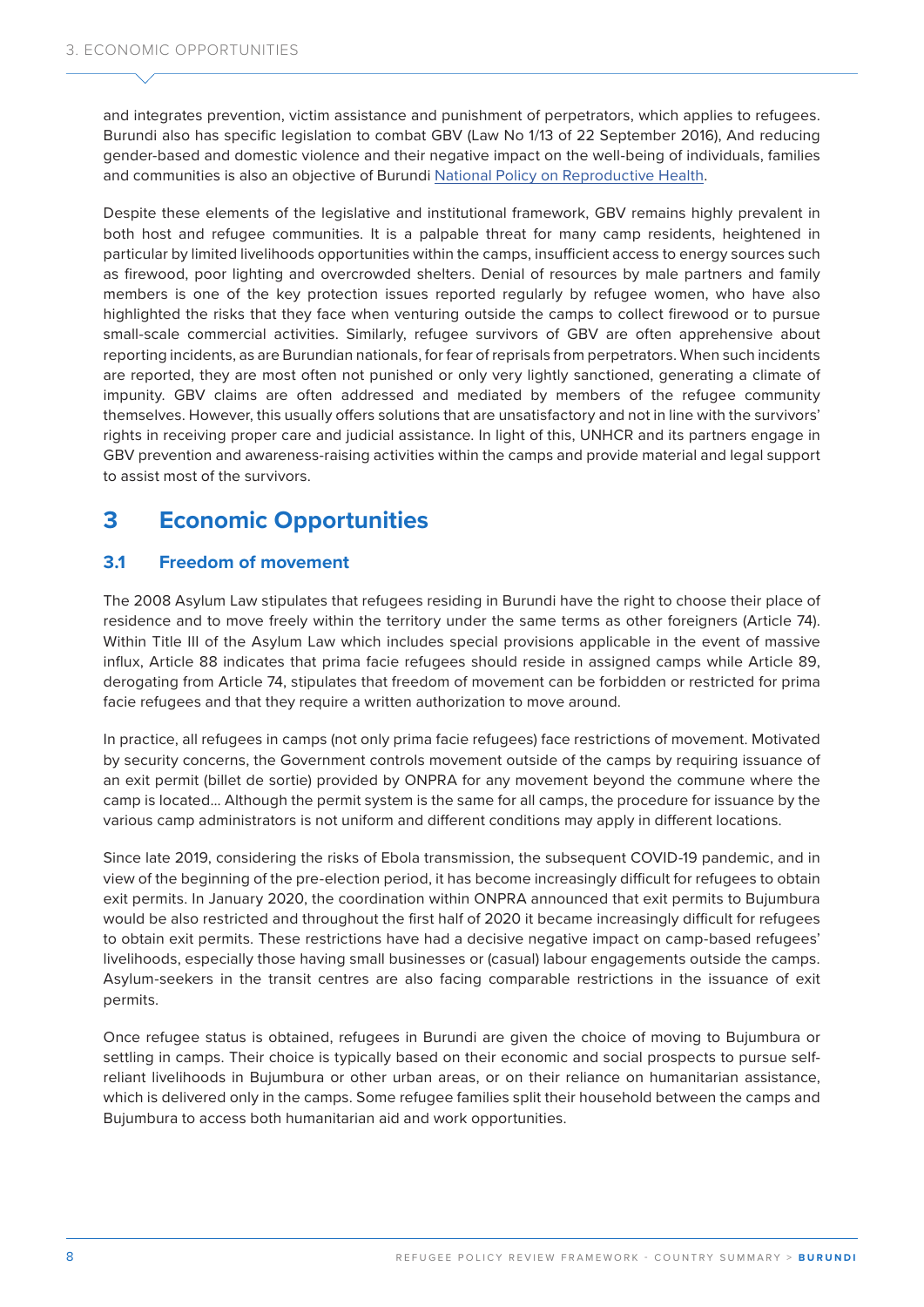### **3.2 Rights to work and rights at work**

Refugees are legally allowed to work in Burundi and can obtain a work permit with their refugee ID card. The 2008 Asylum Law recognizes refugees' right to work (Article 65). Moreover, refugees can work in the liberal professions as per the conditions established by Article 66 of the 2008 Asylum Law. The provisions of the [Labour Code](https://www.warnathgroup.com/wp-content/uploads/2017/10/Burundi-Labor-Code.pdf) (Law No 1-037 of 7 July 1993) relating inter alia to general working conditions, remuneration and social security benefits apply equally to refugees, as does [Ministerial Order No 650/11/88](https://www.ilo.org/dyn/travail/travmain.sectionReport1?p_lang=en&p_structure=1&p_year=2011&p_start=1&p_increment=10&p_sc_id=1&p_countries=HR&p_countries=BI&p_print=Y)  [of 30 April 1988](https://www.ilo.org/dyn/travail/travmain.sectionReport1?p_lang=en&p_structure=1&p_year=2011&p_start=1&p_increment=10&p_sc_id=1&p_countries=HR&p_countries=BI&p_print=Y) on the interprofessional minimum wage.

However, both urban and camp-based refugees need a work permit to engage in formal employment. A contract from an employer is required to apply for a permit and the Inspection Générale du Travail et de la Sécurité Sociale will check with the employer before issuing the permit. Since a refugee ID card is required to obtain a work permit, asylum-seekers are effectively excluded from accessing formal salaried employment.

Despite the inclusive legal provisions, relatively few refugees are engaged in formal wage-earning employment. Reasons for this include generally high unemployment rates, administrative challenges related to obtaining work permits, and limitations on movement, particularly for those living in the camps. Furthermore, many potential employers are not aware of refugees' right to work and even when they are, they tend to prefer to hire their compatriots rather than refugees. Refugees also often lack the skills to be competitive within the urban marketplace.

Refugees can set up businesses upon fulfilment of certain preconditions set by the national laws governing business and investment regulations and after payment of a fee. However, in practice refugees often find it difficult, if not impossible, to access the formal finance needed to set up or grow a business (see section 3.4 on financial and administrative services).

### **3.3 Land, housing and property rights**

The main laws governing housing, land and property are [the Constitution of the Republic of Burundi](https://www.constituteproject.org/constitution/Burundi_2018.pdf?lang=en) (2018 Constitution), the [Land Policy Letter 2008](https://unhcr365-my.sharepoint.com/personal/hamon_unhcr_org/Documents/Desktop/DIP/WB/BDI/the%20Land%20Policy%20letter%202008) (Lettre de politique foncière) [and Law No 1/13 of 9 August 2011](https://miparec.files.wordpress.com/2013/04/code-foncier-tr-kir-fr.pdf) revising the Land Code of Burundi (Code foncier du Burundi). Article 36 of the 2018 Constitution states that every person has the right to property. Article 1 of the Land Code provides that any individual or legal entity may enjoy, without discrimination, all of the rights defined by the Code and may exercise them freely, subject to respect for the rights of others and to restrictions resulting from the law. In the absence of explicit restrictions on refugees, the latter enjoy land, housing and property rights.

In practice, however, very few refugees can afford to buy land or even rent it. Where land is available to refugees outside the camps, access is generally obtained through purchase, rental or land provided free of charge for agriculture use. The latter two systems, being rooted in good relations between refugees and host communities, tend to favour long-staying refugees who have managed to forge trusting relations with their neighbours. Similarly, despite the legal right for refugees to buy and own houses or other types of property, in practice this is usually beyond their financial means. The vast majority of the 35,000 refugees residing out of camps in urban areas (mostly in and around Bujumbura) live in rented accommodation and with host families. Refugee families can at times be evicted for non-payment of rent. There is no systematically reliable data on how this compares to similar challenges faced by poor Burundians.

There is no public or social housing scheme in Burundi.

#### **3.4 Financial and administrative services**

The Asylum Law is almost silent about refugees' financial rights with the exception of Article 75, which authorizes refugees who have been admitted to a third country for resettlement to transfer the assets they had brought into Burundi to their country of resettlement. However, in the absence of provisions to the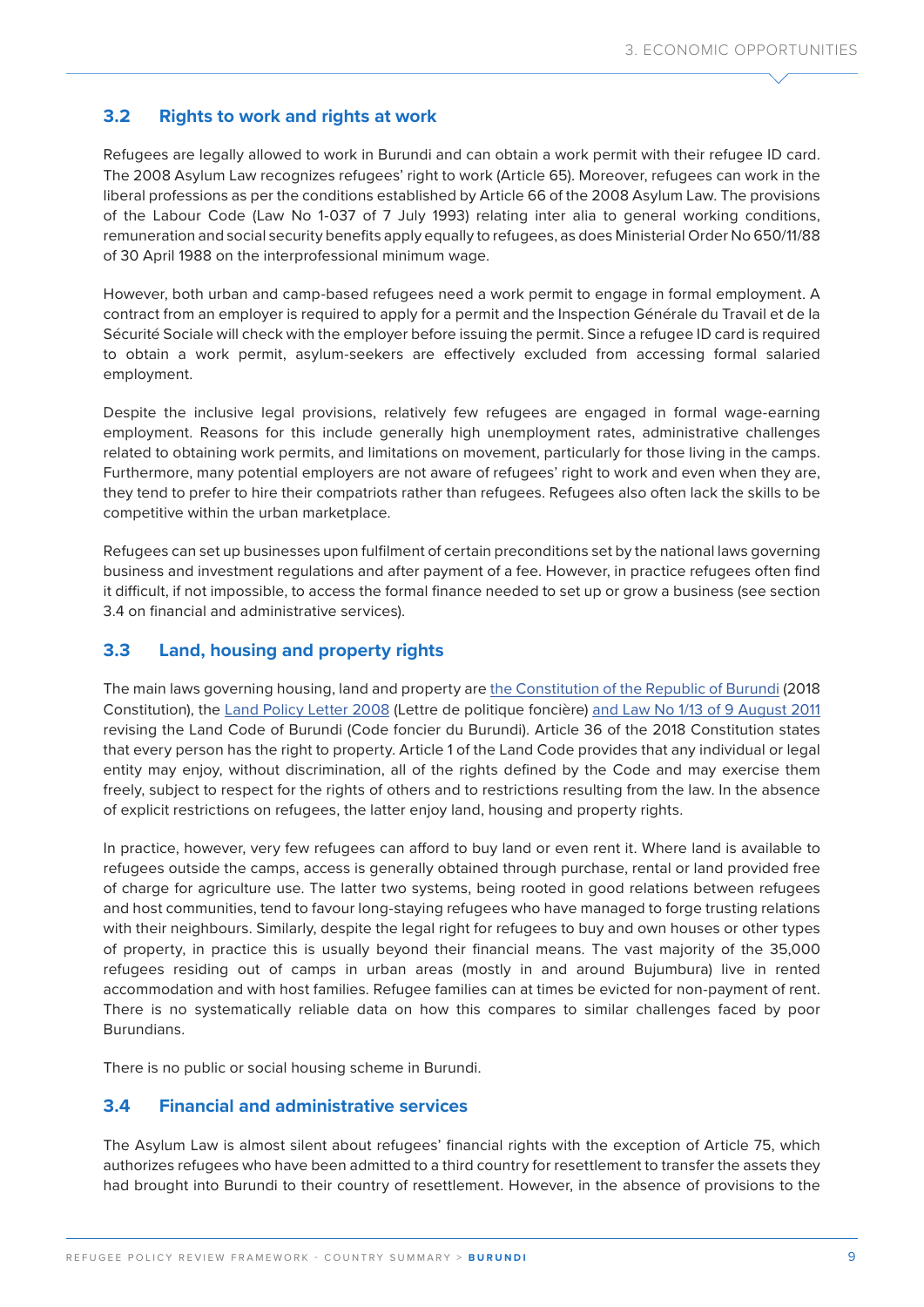contrary, refugees have the right to open bank accounts and access financial services and mobile money in the same way as the country's nationals. With a refugee ID card, refugees can open a bank account. Asylum-seekers with a temporary residence permit are not able to access bank services.

In practice, refugees and asylum-seekers have limited access to the microfinance opportunities available to Burundian nationals because they tend not to have property or assets, such as houses, to mortgage as collateral for banks and microfinance institutions to secure loans. Camp residents' access to financial services is also constrained due to the lack of financial service providers in the vicinity of the camps, meaning that they must pay transport costs to reach the nearest town to access a bank. Within the camps there are Village Savings and Loan Associations (VSLAs) supported by UNHCR partners, but the cash volumes are too low to meet the demand for capital to start and maintain small businesses. Besides supporting group formation and savings activities, the VSLAs also have been used to channel small grants for income-generating activities.

Several mobile and digital solutions are currently being rolled out by private sector actors in Burundi targeting both refugee and local communities, though these are subject to government regulatory control. Mobile money solutions are under control of the Bank of the Republic of Burundi. Through the implementation of the [National Social Safety Net Cash Transfer Program,](http://documents1.worldbank.org/curated/en/900951482030099834/pdf/1482030098559-000A10458-PAD-Burundi-SSN-11282016.pdf) the Government is improving its capacity to expand the mobile-money delivery system.

Article 10 of [Law No 1/19 of 10 September 2013](https://www.assemblee.bi/IMG/pdf/N%C2%B01_19_10_septembre_2013.pdf) on primary and secondary education notes that students who come from an accredited school abroad can integrate into the Burundian school system without having to take an entry examination. Article 68 of the Asylum Law grants refugees access to recognition of their certificates and diplomas, in a similar way to foreigners, through the Ministry of Education.

Refugees are able to obtain a Burundian driving licence and the same rules apply as for other foreigners. Driving licences from their country of origin are recognized and upon payment of a fee a Burundian driving licence can be obtained. With a refugee ID, refugees are able to take driving lessons and obtain a Burundian driving licence.

## **4 Access to National Public Services**

### **4.1 Education**

The right to primary education for refugees in the same way as nationals is confirmed under Article 67 of the 2008 Asylum Law. The Government has also repeatedly committed to establishing mixed fundamental schools (grade 1 to grade 9) accommodating both refugees and host communities.

Currently, camp residents attend schools supported by UNHCR and its partners that follow the country of origin's school curriculum, which is are taught by refugee teachers and Burundian nationals on a part-time basis. These are considered private schools. In principle, refugee students can opt for their inclusion in the national public education system. However, the geographical isolation of some camps, such as Kavumu, makes it impossible for refugee children to attend a public school. Moreover, during UNHCR annual Participatory Assessment discussions, refugees have on occasion expressed reluctance to subscribe to the inclusion of refugee students in the national system due to the use of Kirundi as the language of education. Some Congolese refugees have also indicated that they perceive a Burundian education to be a potential disadvantage in the event that they return to their country of origin. However, it should be noted that, in the Congolese refugee camps, final examinations come from the Democratic Republic of the Congo and are administered by Congolese government education officers.

Urban refugees have the option of enrolling in public or private schools, subject to their financial resources. In public schools, primary education is free of charge while post-primary requires the payment of school fees, although the fees are modest and accessible to most urban refugees. However, many refugees who can afford to do so opt for private schools that offer alternatives to instruction in Kirundi.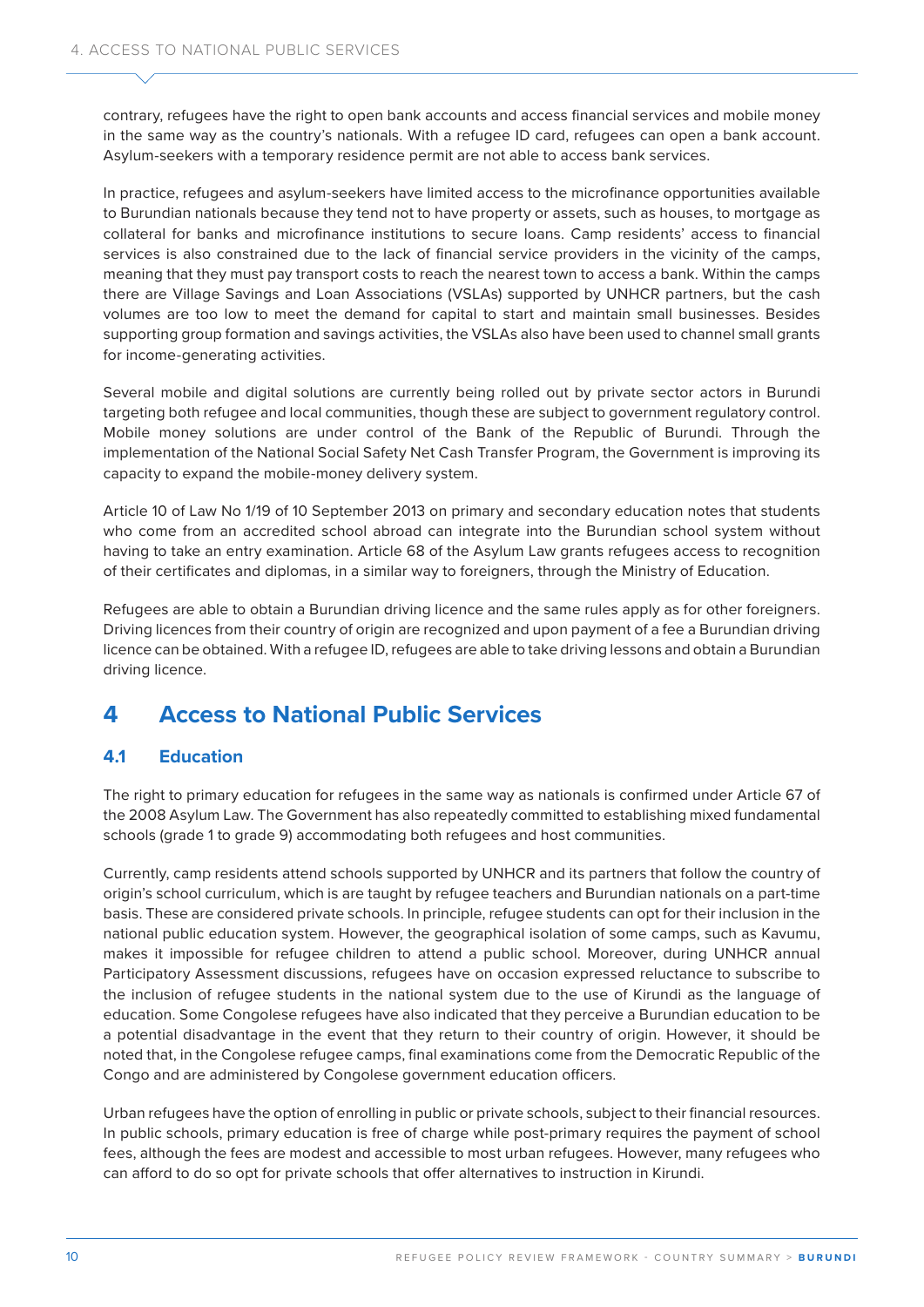At tertiary level, academic fees in both private and public universities are expensive and beyond the means of most refugees. Refugee students who do attend university tend to opt for private universities, for which they pay the same academic fees as nationals. They can also attend public universities for the same fees levied on other foreigners living in Burundi.

There are currently no remedial mechanisms in place to help children who have missed education for some extended periods, such as accelerated education classes or language training for those enrolling in the Kirundi curriculum.

### **4.2 Healthcare**

Article 55 of the 2018 Constitution guarantees access to health care for everyone without distinction. Article 67 of the 2008 Asylum Law affirms refugees' access to health care on a par with Burundian nationals. The Government has referred to the establishment of mixed health-care facilities servicing both refugees and host communities, but these have not yet been established.

Camp-based refugees have free access to medical facilities provided by UNHCR partners. Members of neighbouring host communities regularly access the camps' health facilities and services under the same conditions as the refugees.

While urban refugees have access to the same medical services as Burundian nationals, they remain responsible for payment of health-care costs and are not eligible for national health insurance schemes. At the UNHCR annual Participatory Assessment discussions, urban refugees have stated that they do not have access to medical services in practice because they cannot afford the fees.

Maternal and child health care (under 5 years) has been provided without charge in Burundi's national healthcare system since 2006, but in practice urban refugees do not access these services for free. This was a political decision affirmed through a Decree and Ministerial Ordinance in 2010, which specifies eligibility criteria for children under 5 years of age. It is noted that health care is 100 percent subsidized for children whose parents "are not wage earners in the formal sector, of Burundian nationality, living in Burundi." Likewise, the Ordinance specifies that free maternal health care is available for women of Burundian nationality residing in Burundi. However, urban refugees do access certain free national health-care services provided through Government primary health-care facilities, such as treatment for malaria, HIV and TB and certain vaccinations. Some vulnerable urban refugees or those with chronic conditions receive subsidies for medical expenses by UNHCR.

### **4.3 Social protection**

The social protection foundations in Burundi are thus based on the [National Policy on Social Protection](https://www.ilo.org/dyn/natlex/docs/ELECTRONIC/96353/137689/F159921121/BDI-96353.pdf) (NPSP) dated 2011, the [National Social Protection Strategy](https://www.ilo.org/dyn/natlex/docs/ELECTRONIC/110614/137626/F444053803/BDI-110614.pdf) of January 2015 and the [Law on Social Protection](http://www.droit-afrique.com/uploads/Burundi-Loi-2020-12-code-protection-sociale.pdf)  [Code](http://www.droit-afrique.com/uploads/Burundi-Loi-2020-12-code-protection-sociale.pdf) of 2020. The National Policy makes explicit reference to the most vulnerable persons in the country: vulnerable children, older persons, persons living with a disability, disaster victims (displaced persons, returnees and refugees) and indigent persons (very poor rural and urban populations, widows and widowers and people living with HIV/AIDS). The Law on Social Protection Code, which applies to all persons in Burundi, provides for a pensions regime to cover old age and disability risks. However, in practice, there are currently no conditional or unconditional government cash transfer programmes targeting poor or vulnerable households except for some limited interventions on the part of the Ministry of Solidarity for the Elderly and Disabled, which operate on a very small scale. Despite the inclusivity and poverty reduction principles underlying the Social Protection policy, strategy and code and considering the very limited scope of the [National Social Safety Net Cash Transfer Program](http://documents1.worldbank.org/curated/en/900951482030099834/pdf/1482030098559-000A10458-PAD-Burundi-SSN-11282016.pdf), refugees are not currently included in these programmes. The same applies to older refugees and those living with disabilities. While the initial implementation phase prioritized Burundian nationals, there is scope for expansion of the social safety nets to include refugees in subsequent phases.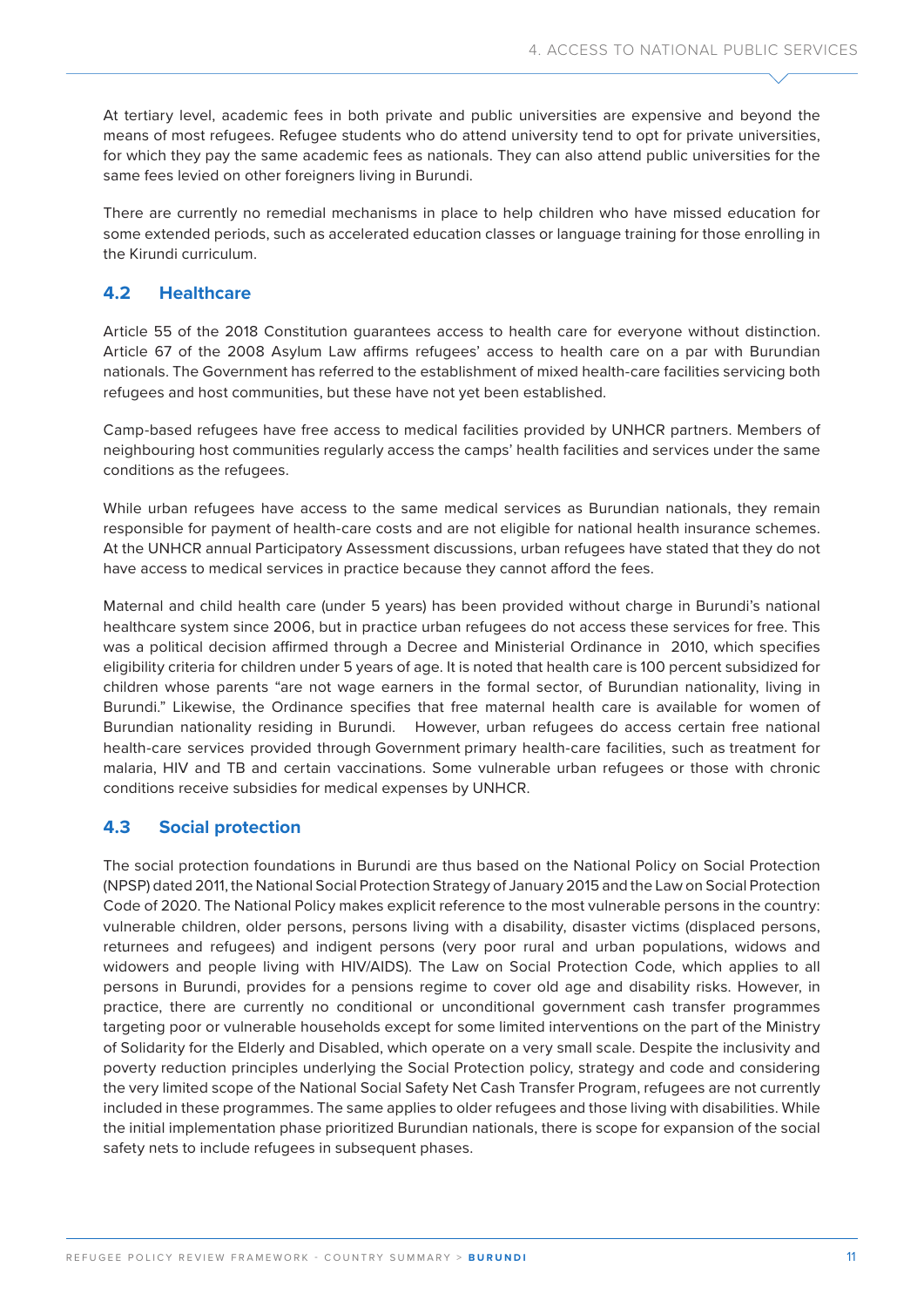### **4.4 Protection for vulnerable groups**

Burundi has an established national legal framework for the [protection](about:blank) of children. The country is party to the [1989 United Nations Convention on the Rights of the Child](https://unhcr365-my.sharepoint.com/personal/hamon_unhcr_org/Documents/Desktop/DIP/WB/BDI/1989%20UN%20Convention%20on%20the%20Rights%20of%20the%20Child) (CRC) and has ratified the [Optional Protocol](https://www.ohchr.org/en/professionalinterest/pages/opaccrc.aspx)  [on the involvement of children in armed conflict](https://www.ohchr.org/en/professionalinterest/pages/opaccrc.aspx) and the [Optional Protocol on the Sale of Children, Child](https://www.ohchr.org/en/professionalinterest/pages/opsccrc.aspx)  [Prostitution and Child Pornography.](https://www.ohchr.org/en/professionalinterest/pages/opsccrc.aspx) The [2018 Constitution](https://www.constituteproject.org/constitution/Burundi_2018.pdf?lang=en) protects the fundamental rights of children (Articles 30, 44, 45 and 46) and those provided for in international human rights instruments (Article 19, which states that "the rights and duties proclaimed and guaranteed by the international texts concerning human rights regularly ratified constitute an integral part of the Constitution").

In 2020, the government validated the updated national child protection policy for a period of five years (2020–2024). This is articulated around five strategic axes, namely: (i) Preventing and responding to violence, exploitation, discrimination, abuse and neglect; (ii) Strengthening the legal and regulatory framework; (iii) Institutional strengthening; (iv) Strengthening the information system, monitoring and evaluation; and (v) Strengthening the cooperation and coordination system. While not expressly mentioned, refugee children are also covered by this normative framework.

Notwithstanding the above, children in Burundi, both nationals and refugees, are often unable to exercise their rights due to the difficult context in which they live. At-risk refugee children regularly cannot benefit from meaningful support from the national programmes in place. This is often due to the lack of awareness of national service providers on the rights of refugee children to receive support through national systems. In refugee settings, systems designed by UNHCR are in place to identify children at risk when they first seek asylum and to ensure that measures are taken to prioritize them for protection and assistance. Other humanitarian organizations provide additional support through programmes to protect separated and unaccompanied children in the camps. As at January 2020, the five camps were hosting 244 unaccompanied and 1,975 separated children.

Burundi has ratified the Convention on the Rights of Persons with Disabilities and supports these persons through the Ministry of Solidarity for the Elderly and Disabled within the existing resource constraints. In practice, refugees living with disabilities are exclusively supported by UNHCR and its partners.

For refugees and asylum-seekers in urban areas, most protection services are provided at the Centre Urbain d'Accueil et Orientation des Réfugiés (CUCOR), which is managed by ONPRA. Some GBV survivors are being referred to integrated centres such as the SERUKA centre, run by a national NGO, which offer health services and temporary accommodation to survivors without discrimination. In the camps, GBV survivors rely mainly on the care and protection systems designed and implemented by UNHCR and its partners.

Burundi has a [2014 Law on the prevention and repression of trafficking in persons and the protection of](https://www.ilo.org/dyn/natlex/docs/ELECTRONIC/104447/127405/F127051135/BDI-104447.PDF)  [victims of trafficking](https://www.ilo.org/dyn/natlex/docs/ELECTRONIC/104447/127405/F127051135/BDI-104447.PDF) that applies to Burundian nationals as well as to refugees and asylum-seekers. The government, in partnership with the International Organization for Migration (IOM), launched a project in December 2019 to strengthen the government's capacity to combat human trafficking, enhance the national protection referral system, provide reintegration for victims and improve coordination.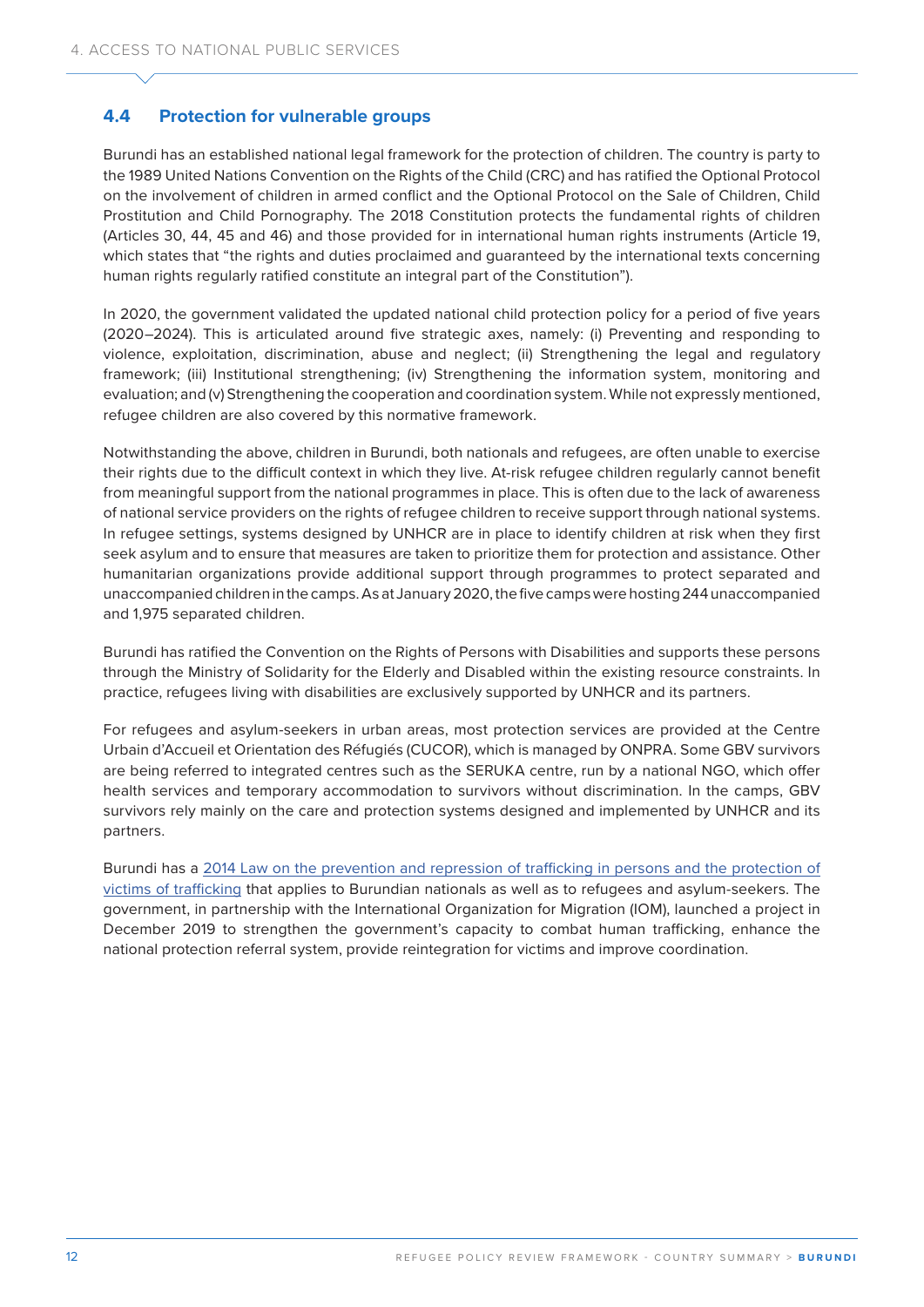## **5 Cross Sectors**

**Characteristics of registered refugees and asylum-seekers in total refugee population\***  as at 30 June 2020



### **5.1 Gender**

Gender considerations matter in the majority of the policy sub-dimensions. The four priority areas in which gender considerations are most consequential in terms of socioeconomic development are as follows:

- i. **Social cohesion**, the lack of meaningful participation of women in refugee community-based leadership structures;
- ii. **Justice and security**, the lack of effective prevention and remedial measures for gender-based violence, including access to legal remedies and securing comprehensive solutions that improve the safety of survivors and promote their social rehabilitation;
- iii. **Education**, the drastic drop in school attendance by girls at all levels; and
- iv. Health care, the difficulty urban refugee women have in accessing sexual and reproductive health services for free.

### **5.2 Social inclusion**

The priority areas in which considerations of refugees' distinct characteristics are most consequential in terms of socioeconomic development are as follows:

- i. Social protection, the lack of practical integration of elderly and disabled refugees in the emerging national social safety nets
- ii. **Health care**, limitations on refugees accessing health-care services legally available to them and the need to expand inclusion in national health care programmes
- iii. **Freedom of movement**, barriers on refugee freedom of movement continue to exist in practice and impact upon refugees' self-reliance

<sup>\*</sup> The refugee numbers reported here do not fully match the numbers on the front page because demographic characteristics are not available for all refugees (e.g., pre-registered refugees, etc.).